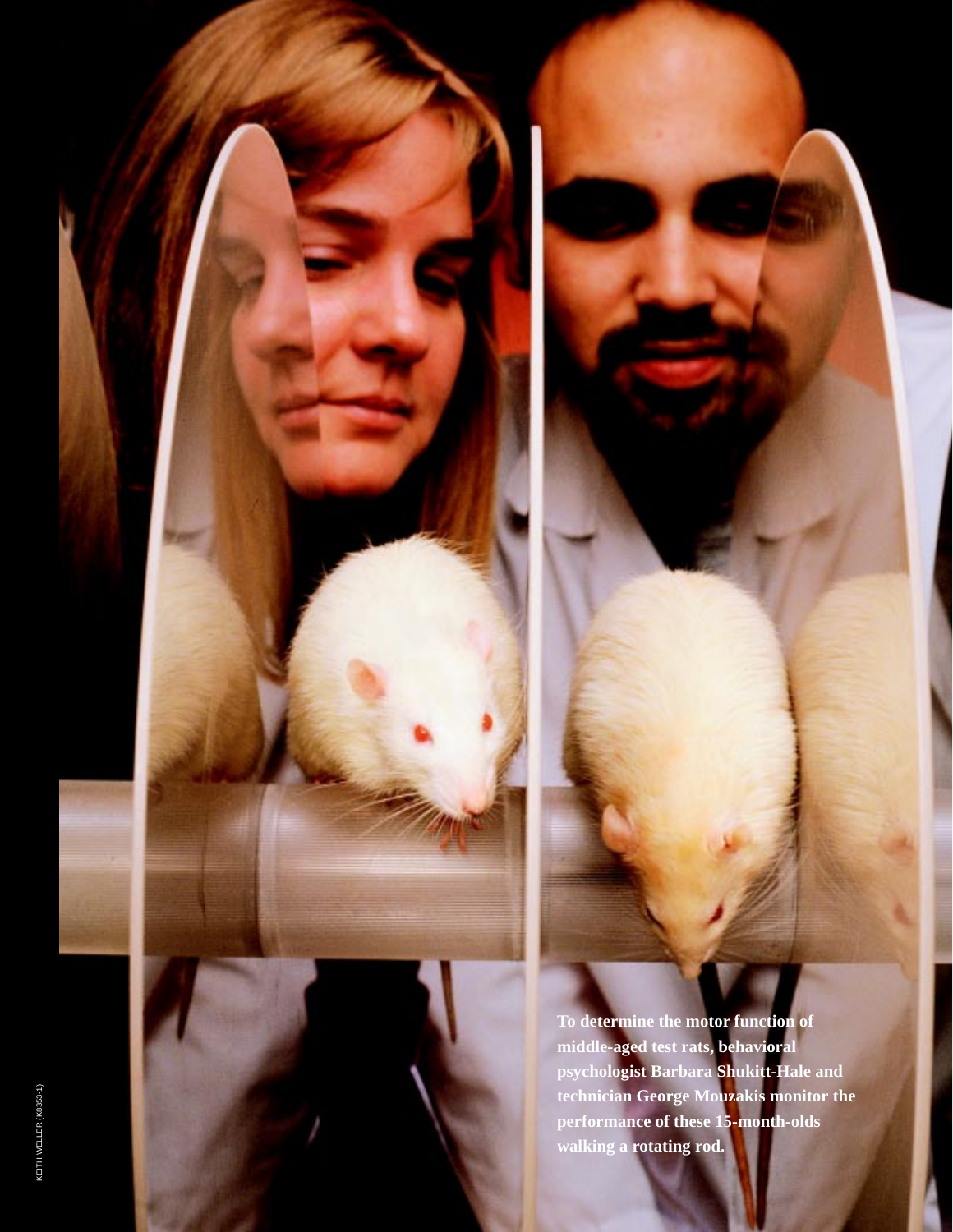## **Can Foods Forestall Aging?**

Some with high **antioxidant** activity appear to aid memory

S tudies at the Jean Mayer USDA Human Nutrition Research Center on Aging at Tufts University in Boston suggest that consuming fruits and vegetables with a high-ORAC value may help slow the aging process in both body and brain. ORAC—short for Oxygen Radical Absorbance Capacity—measures the ability of foods, blood plasma, and just about any substance to subdue oxygen free radicals in the test tube.

Early evidence indicates that this antioxidant activity translates to animals, protecting cells and their components from oxidative damage. Getting plenty of the foods with a high-ORAC activity, such as spinach, strawberries, and blueberries, has so far—

• raised the antioxidant power of human blood,

• prevented some loss of long-term memory and learning ability in middleaged rats,

• maintained the ability of brain cells in middle-aged rats to respond to a chemical stimulus, and

• protected rats' tiny blood vessels capillaries—against oxygen damage.

These results have prompted Ronald L. Prior to suggest that "the ORAC measure may help define the dietary conditions needed to prevent tissue damage."

Prior is coordinating this research with Guohua (Howard) Cao, James Joseph, and Barbara Shukitt-Hale at the Boston center.

Science has long held that damage by oxygen free radicals is behind many of the maladies that come with aging, including cardiovascular disease and cancer. There's firm evidence that a high intake of fruits and vegetables reduces risk of cancer and that a low intake raises risk. And recent evidence suggests that diminished brain function associated with aging and disorders such as Alzheimer's and Parkinson's diseases may be due to increased vulnerability to free radicals, says Joseph, a neuroscientist.

Such evidence has spurred skyrocket-

KEITH WELLER (K8351-1)



**Neuroscientist Jim Joseph and behavioral psychologist Barbara Shukitt-Hale estimate the memory capacity of test rats required to swim to a submerged platform in a pool. Software quantifies their performance by tracking swimming patterns.**

ing sales of antioxidant vitamin supplements in recent years.

But several large trials testing individual antioxidant vitamins have had mixed results. "It may be that combinations of nutrients found in foods have greater protective effects than each nutrient taken alone," says Cao, a chemist and medical doctor.

For example, foods contain more than 4,000 flavonoids. These constitute a major class of dietary antioxidants and appear to be responsible for a large part of the protective power of fruits and vegetables, Cao says.

By the year 2050, nearly one-third of the U.S. population is expected to be over age 65. If further research supports these early findings, millions of aging people may be able to guard against diseases or dementia simply by adding high-ORAC foods to their diets. This could save much suffering, as well as reduce the staggering cost of treating and caring for the elderly.

Cao developed the ORAC test while he was a visiting scientist at the National Institute on Aging in Baltimore, Maryland. After joining Prior's group 5 years ago, the researchers assayed commonly eaten fruits, vegetables, and fruit juices with ORAC. [See "Plant Pigments Paint a Rainbow of Antioxidants," *Agricultural Research*, November 1996, pp. 4-8.]

"The ORAC value covers all the antioxidants in foods," says Cao. "You cannot easily measure each antioxidant separately," he adds. "But you can use the ORAC assay to identify which phytonutrients are the important antioxidants."

The researchers have been testing whether antioxidants other than vitamins are absorbed into the blood and protect the cells. And the results look promising.

## **It**'**s in the Blood**

Several laboratories have reported that people can absorb individual flavonoids thought to have protective powers. Prior and Cao now have good evidence that food antioxidants not only are absorbed, they boost the antioxidant power of the blood.

In an earlier study at the Boston center, 36 men and women ranging in age from 20 to 80 had doubled their fruit and vegetable intake. According to the participants' responses on a food frequency questionnaire, they averaged about five servings of fruits and vegetables daily during the year before the study. That intake was doubled to 10 servings of fruits and vegetables daily during the study.

To estimate ORAC intakes for the participants, the two researchers matched the questionnaire and the diet data with their own antioxidant values for each fruit and vegetable. Before the study, says Prior, the participants averaged 1,670 ORAC units daily. Increasing their fruit and vegetable intake to 10 a day raised the ORAC intake to between 3,300 and 3,500 ORAC units—or about twice the previous antioxidant capacity.

Based on the participants' blood sam-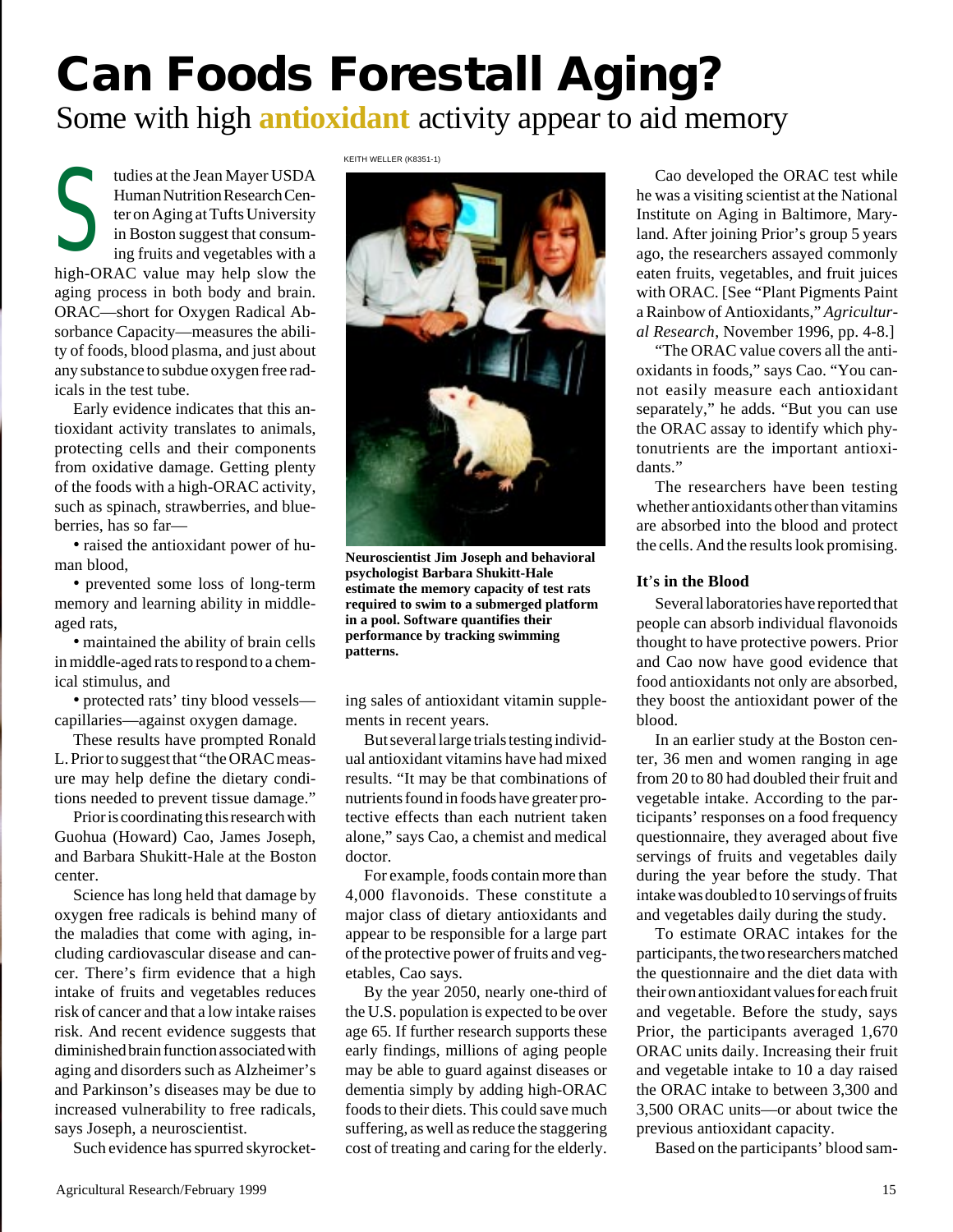ples, the antioxidants were absorbed. The ORAC value of blood plasma increased between 13 and 15 percent on the experimental diet. This supports results of a preliminary study in which Prior and Cao saw a 10- to 25-percent rise in serum ORAC after eight women ate test meals containing high-ORAC foods, red wine, or vitamin C. They tested red wine because it has a high ORAC value—higher than white wine—and has been associated with a lower risk of cardiovascular disease.

Ten ounces of fresh spinach produced the biggest rise in the women's blood antioxidant scores—even greater than was caused by 1,250 milligrams of vitamin C. An 8-ounce serving of strawberries was less effective than vitamin C but a little more effective than 9.6 ounces of red wine.

Prior says the increase in plasma ORAC can't be fully explained by increases in plasma levels of vitamin C, vitamin E, or carotenoids, so the body must be absorbing other components in these fruits and vegetables. The antioxidant capacity of the blood seems to be tightly regulated, he says. Still, "a signif-

KEITH WELLER (K8354-1)

|                                    |       | <b>TOP ANTIOXIDANT FOODS</b> |       |
|------------------------------------|-------|------------------------------|-------|
| [ORAC* units per 100 grams**]      |       |                              |       |
| <b>FRUITS</b>                      |       | <b>VEGETABLES</b>            |       |
| <b>Prunes</b>                      | 5,770 | Kale                         | 1,770 |
| <b>Raisins</b>                     | 2,830 | Spinach                      | 1,260 |
| <b>Blueberries</b>                 | 2,400 | <b>Brussels sprouts</b>      | 980   |
| <b>Blackberries</b>                | 2,036 | Alfalfa sprouts              | 930   |
| <b>Strawberries</b>                | 1,540 | <b>Broccoli florets</b>      | 890   |
| <b>Raspberries</b>                 | 1,220 | <b>Beets</b>                 | 840   |
| <b>Plums</b>                       | 949   | Red bell pepper              | 710   |
| Oranges                            | 750   | Onion                        | 450   |
| Grapes, red                        | 739   | Corn                         | 400   |
| <b>Cherries</b>                    | 670   | Eggplant                     | 390   |
| Oxygen Radical Absorbance Capacity |       |                              |       |
| ** About 3.5 ounces                |       |                              |       |
|                                    |       |                              |       |

icant increase of 15 to 20 percent is possible by increasing consumption of fruits and vegetables, particularly those high in antioxidant capacity."

The ORAC values of fruits and vegetables cover such a broad range, he adds, "you can pick seven with low values and get only about 1,300 ORAC units. Or, you can eat seven with high values and reach 6,000 ORAC units or more. One cup of blueberries alone supplies 3,200 ORAC units.

Based on the evidence so far, Prior and Cao suggest that daily intake be increased

**Fruits with high oxygen radical absorbance capacity are freeze-dried by technician John McEwen for feeding in experimental rat diets.**

to between 3,000 and 5,000 ORAC units to have a significant impact on plasma and tissue antioxidant capacity.

## **Rats High on ORAC**

Rat studies are yielding even more support for high-ORAC diets. The animals live only about 2 1/2 years total, so it's possible to follow the effects of high-ORAC foods on the aging process.

Joseph and Shukitt-Hale have been testing extracts of strawberry and spinach, along with vitamin E, in the rodents. And some of their results wouldn't surprise Popeye. A daily dose of spinach extract prevented some loss of long-term memory and learning ability normally experienced by middle-aged rats. And spinach was the most potent in protecting different types of nerve cells in various parts of the brain against the effects of aging.

The researchers started 6-month-old rats on four feeding regimens. Two groups got diets fortified with either strawberry or spinach extract, one ate the diet containing an extra 500 international units of vitamin E, while a fourth got the unfortified diet. Shukitt-Hale, a behavioral psychologist, had already put a group of rats through their paces to determine when they begin to falter in memory and motor function. She says the animals start to lose motor function around 12 months and memory at 15 months; the latter is equivalent to a 45- to 50-year-old human.